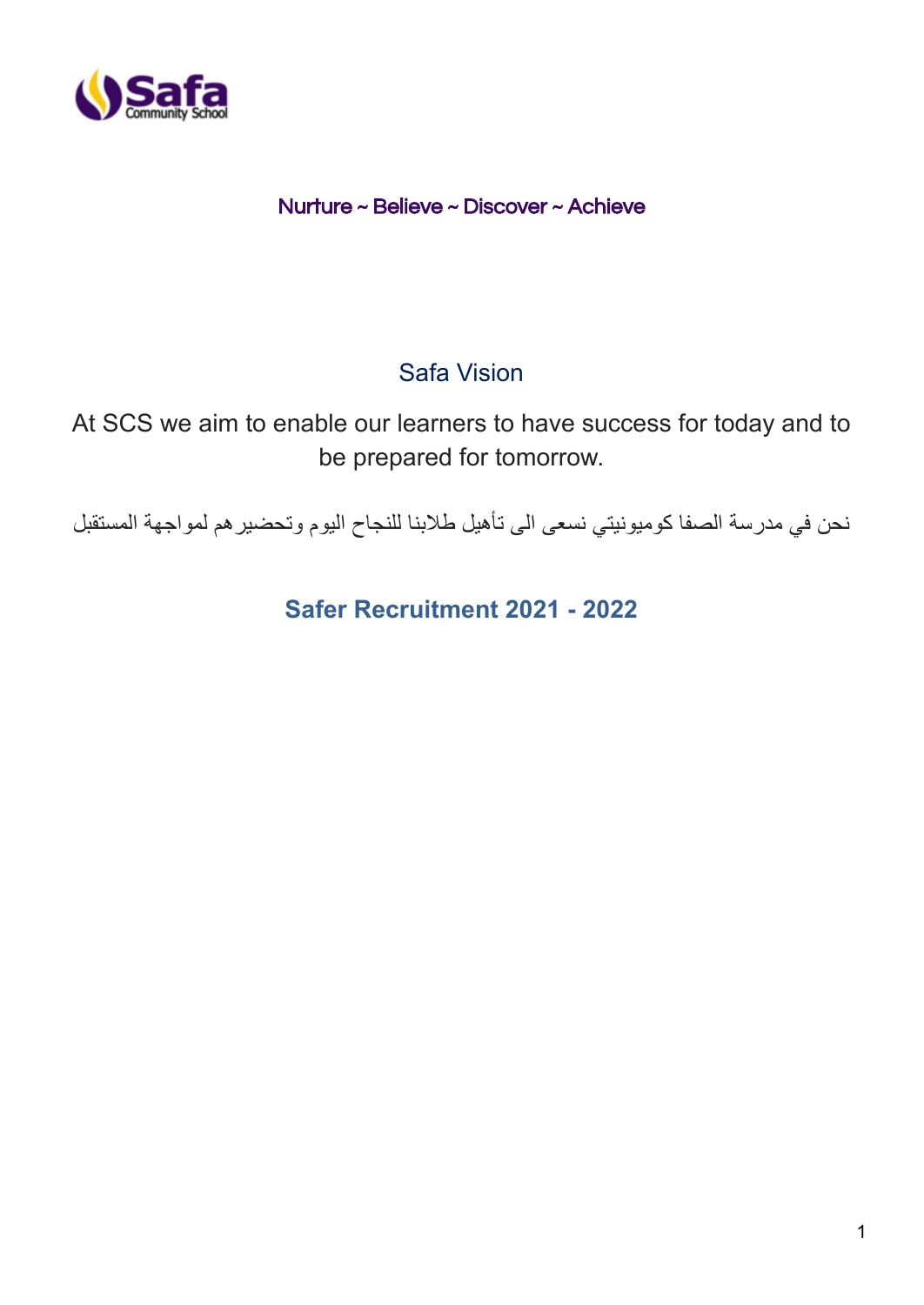

### **Safer Recruitment 2021 - 2022**

#### **Safa Community School**

#### **Contents**

- **1. Introduction**
- **2. Purpose**
- **3. Policy In Practice**
- **4. Recruitment Process, Selection and Procedures**
- **5. Roles and Responsibilities**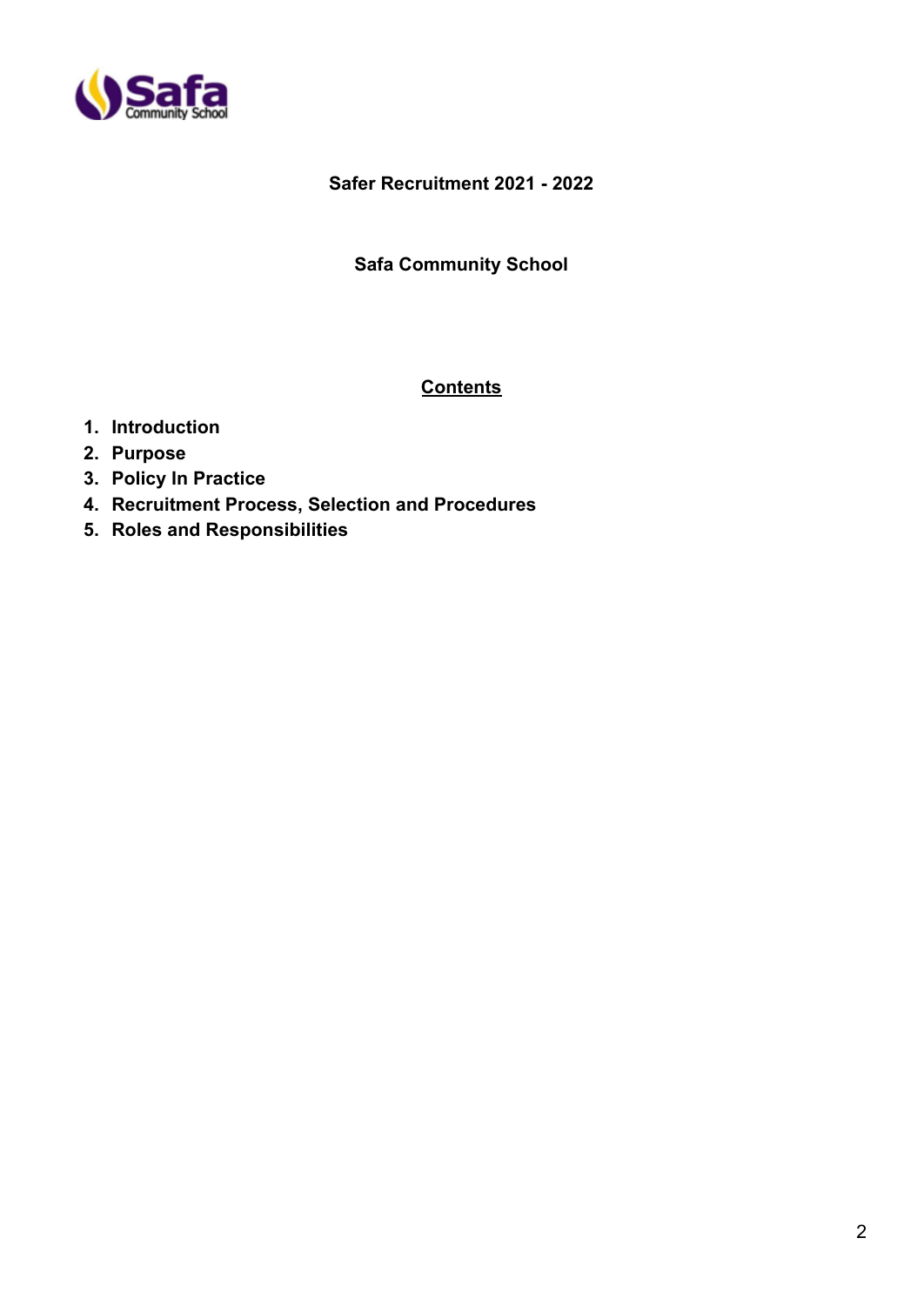

### **1. Introduction**

This policy includes definitions or and the guidelines related to safer recruitment of staff. It is not intended that parent volunteers helping with library, reading, costumes for school productions or other enrichment support are checked. This is because Parent / Volunteer helpers are never alone with children

## **2. Purpose**

This policy sets out the minimum criteria for checking the background of all school employees. The school's policy for the screening of new employees and volunteers complies with the following pieces of legislation and guidelines:

- 'Keeping Children Safe in Education', (KCSIE), DfE, July 2021
- Protection of Children Act, 1999
- Criminal Justice and Court Services Act, 2000
- The Safeguarding of Vulnerable Groups Act, 2006
- The Teachers' Disciplinary (England) Regulations 2012

This policy is an essential element in creating and maintaining a safe and supportive environment for all students, staff and others within the school community and aims to ensure both safe and fair recruitment and selection of all staff and volunteers by:

- attracting the best possible candidates/volunteers to vacancies
- deterring prospective candidates/volunteers who are unsuitable from applying for vacancies
- identifying and rejecting those candidates/volunteers who are unsuitable to work with children and young people

## **3. Policy in Practice**

- Every employee must have a signed Criminal Background Declaration form.
- Suitable background checks and references are conducted for every employee at the school.
- Where employees will be working with children, a record of disclosure of criminal history will be required.
- Employees that are recruited directly from countries where there is a standardised process for obtaining criminal clearance must do so prior to joining Safa Community. This includes the UK, Ireland, USA, Canada, New Zealand, Australia and South Africa.
- Criminal clearances provided must be less than 3 years old (if coming from the UK this can be older as long as it is from the current school and there have been no gaps in their employment since the criminal clearance check was carried out.)
- At least one member of the Senior Leadership Team responsible for making offers of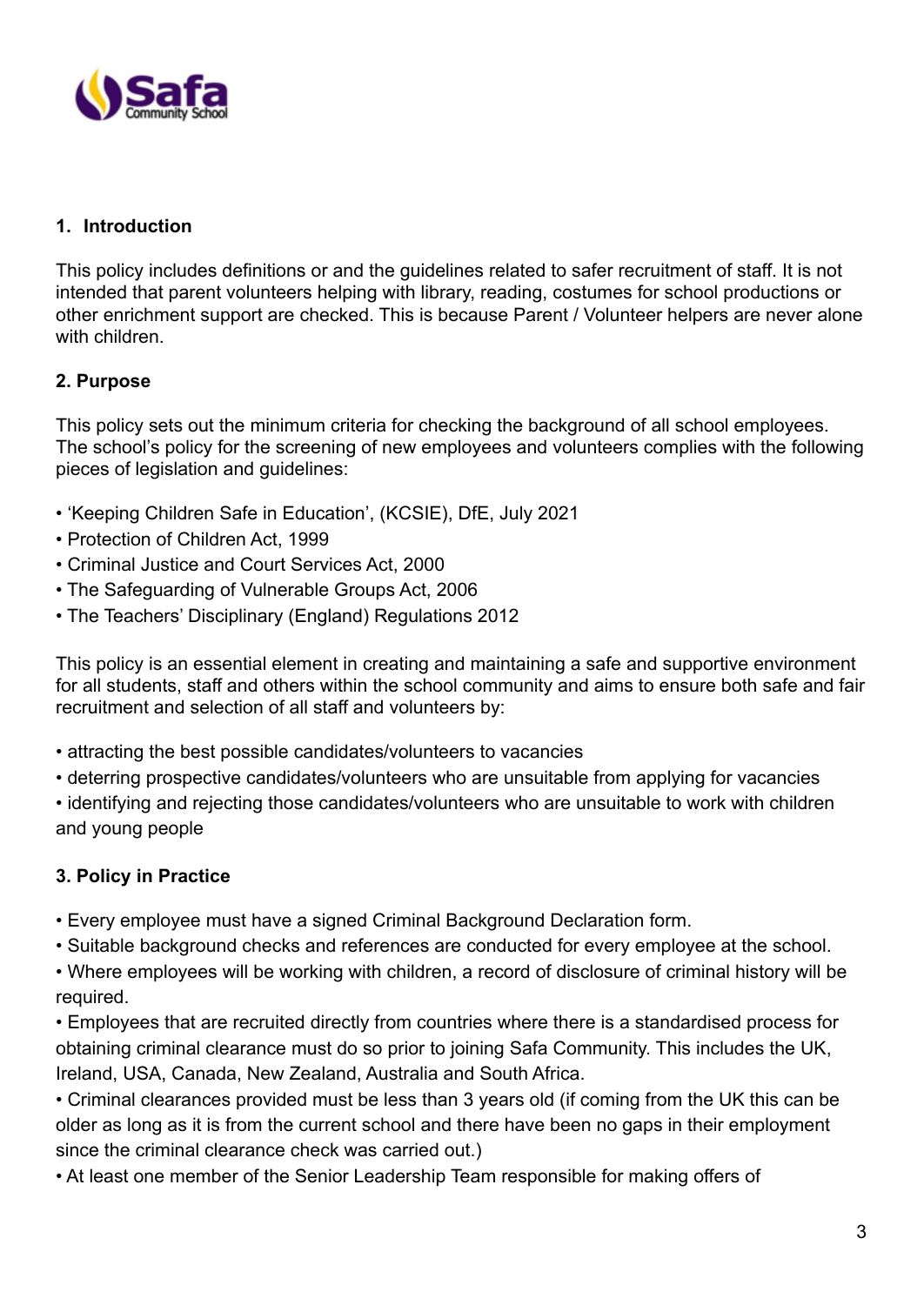

employment will have successfully completed training in Safer Recruitment within the last 5 years.

### **4. Recruitment Process, Selection and Procedures**

The following procedures will be used in the recruitment and selection process of any staff member

• All prospective employees are required to submit a completed copy of their full curriculum vitae and a covering letter.

• These will be checked initially by the Heads of School, when any gaps or discrepancies will be followed up

• The application form and accompanying submissions will be kept on file along with the required original copies of relevant attested qualifications in order to meet the requirements of Dubai's Knowledge and Human Development Agency (KHDA). This can be done once an offer of appointment has been made.

• All prospective employees are required to have a reference check and must have at least two references, one being from their last Line Manager, Senior Leader or Principal or in the case of non-educational staff, the person's current or most recent employer.

• The school does not accept open references. Formal, written references will be sought directly from the referees.

• Where necessary, previous employers who have not been named as referees may be contacted in order to clarify any such anomalies or discrepancies. Where this is the case, detailed written records will be kept of such exchanges.

• Wherever possible, references will be requested in advance of the interview. All references will be kept on file.

• All initial contracts are subject to a satisfactory outcome of the Disclosure and Barring Service checks.

• Where there is a break in employment of more than three months for a member of staff, a new Enhanced DBS or other Police check will be sought.

The procedures set out above will not normally be necessary for:

(i) visitors to the school, who have no unsupervised contact with pupils;

(ii) building or other contractors provided they have no unsupervised contact with students;

(iii) volunteers or parents who only accompany staff at specific events or one-off trips (excluding overnight stays);

(iv) those on the school site only when students are not present.

All visitors and contractors sign in and are given an ID badge and are fully supervised at all times as appropriate.